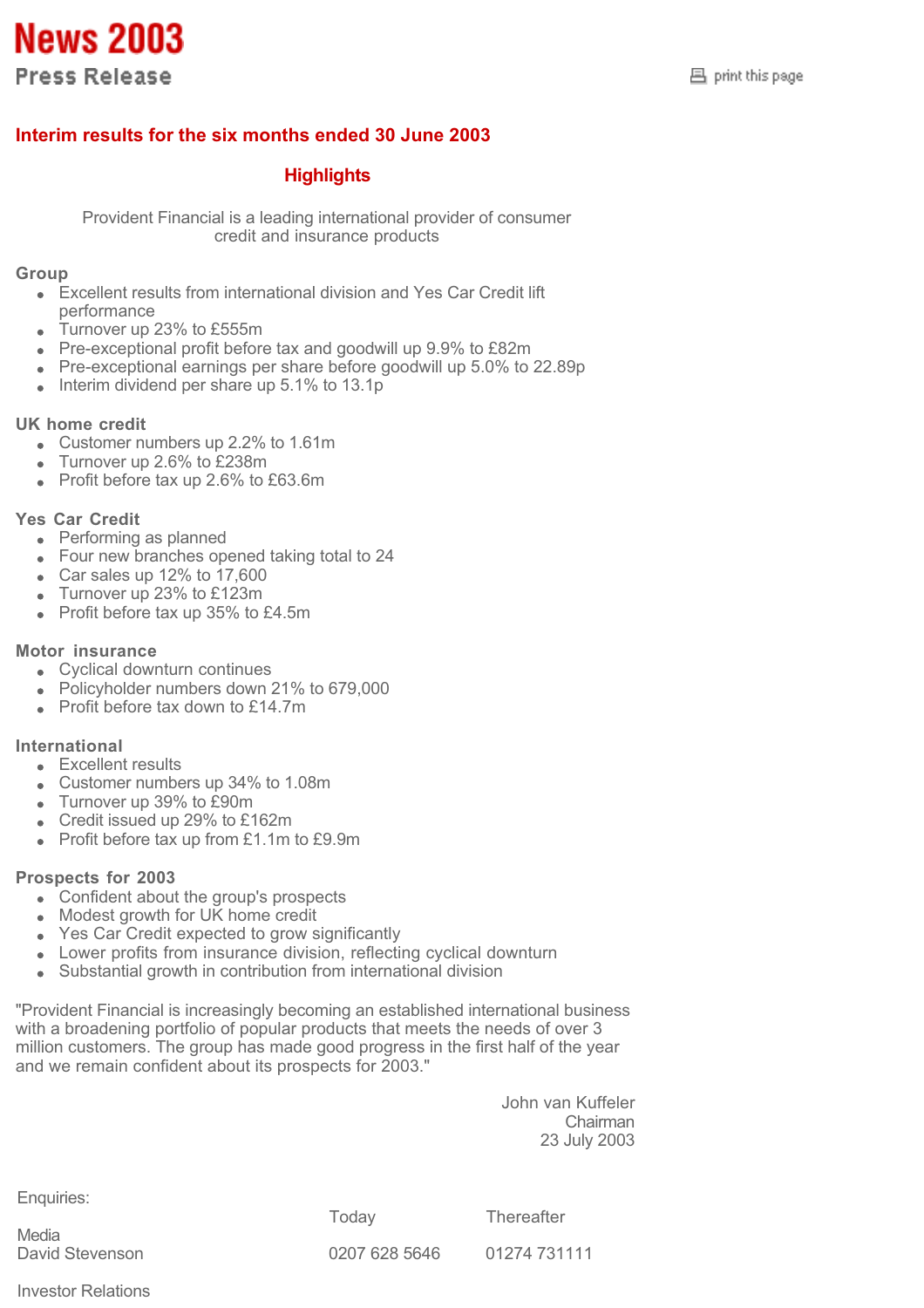| <b>Elizabeth Bottomley</b>                                       | 0207 628 5646                | 01274 731111                   |
|------------------------------------------------------------------|------------------------------|--------------------------------|
| <b>Bell Pottinger Financial PR</b><br>David Rydell<br>Miles Bake | 07798 646021<br>07989 379736 | 020 7861 3232<br>020 7861 3232 |

## **Chairman's statement**

The first six months of 2003 have been a progressive period for the group, with all our credit operations performing well. Our results have benefited from an excellent performance from our international businesses and by strong growth from Yes Car Credit. Turnover increased by 23% to £555 million and we are pleased to report that profit before tax and the amortisation of goodwill increased by 9.9% to £82.0 million (June 2002 £74.7 million before the exceptional loss incurred on the sale of Colonnade Insurance Brokers Limited "Colonnade"). Earnings per share before goodwill and 2002's exceptional loss on Colonnade increased by 5.0% from 21.79p to 22.89p. An interim dividend of 13.1p per share (June 2002 12.46p) has been declared, an increase of 5.1%.

### **Operations**

## UK consumer credit division

#### **Home credit**

We are a lender of choice for the 1.6 million UK families and individuals that we serve. This is reflected in our continuing high levels of customer satisfaction.

The UK home credit business continued to make progress in a mature market. We are continuing to work hard to retain and recruit customers in order to achieve net customer growth and it is pleasing to report that customer numbers increased by 2.2% to 1.61 million. Credit issued was marginally lower than in the first half of 2002, decreasing by 1.5% to £390 million (June 2002 £396 million). This largely reflects differences in the timing of promotional activities as between the two halfyears. Collections increased by 1.3% to £660 million and turnover by 2.6% to £238 million. We have continued to manage the balance between customer and credit issued growth, operating costs and bad debt to achieve the best profit outcome. Overheads remain under tight control, increasing by only 0.8% to £59.6 million compared to the first half of 2002. As expected, bad debt as a percentage of credit issued has risen, up to 9.7% from 9.2% at the end of last year. Profit before tax increased by 2.6% to £63.6 million (June 2002 £62.0 million).

### **Yes Car Credit**

Yes Car Credit was acquired on 18 December 2002. The business has been successfully integrated into the group and has performed as planned during the first half of this year. Four new branches were opened, increasing the total number of branches to 24. Cars sold increased by 12% to 17,600 and the percentage of these financed in-house rose to 90% in the first half of the year compared to 75% for 2002. Turnover increased by 23% to £123 million and profit by 35% to £4.5 million.

### **Vanquis Bank**

Vanquis Bank received its banking licence in February and in April launched a market test of Visa branded credit cards in the UK. Several thousand cards are now in issue and data is being collected that will enable us to decide in 2004 whether to progress to a full scale roll-out. Budgeted start-up costs of £3.4 million were incurred in the first half of the year.

### International division

The international division continues to grow rapidly. Customer numbers rose by 34% to 1.08 million and credit issued increased by 29% to £162 million. Collections were up by 37% to £221 million and turnover by 39% to £90 million. As the business grows it becomes more cost-efficient. In the first half of this year operating costs as a percentage of turnover were down to 56% from 64% in the first half of last year. Profit before tax increased substantially to £9.9 million (June 2002 £1.1 million) with profit margins widening from 2% to 11% of turnover.

Our operation in Poland has produced excellent results. Customer numbers increased by 34% to 750,000 and credit issued by 22% to £107 million. Collections increased by 29% to £150 million and turnover by 31% to £62 million. As expected, with these high rates of growth there has been a consequent increase in bad debt as a percentage of credit issued, up from 9.1% at the end of last year to 10.2%. Profit before tax increased by 157% from £4.4 million to £11.4 million with the profit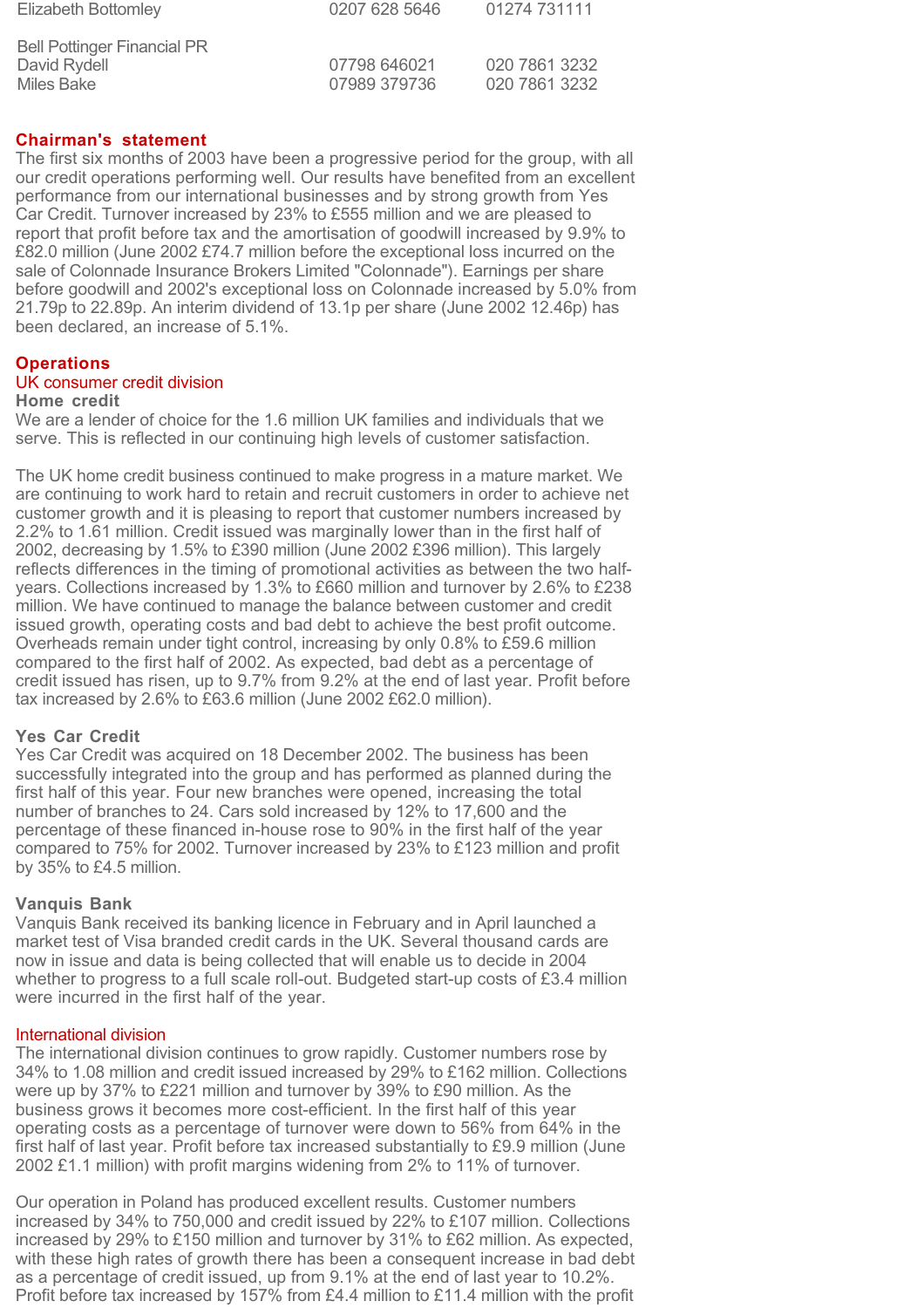margin increasing from 9% to 18% of turnover.

In our Czech operation, the very strong growth of last year has been followed in the first half of this year by more measured growth accompanied by a substantial improvement in both profit margins and profitability. Customer numbers have increased by 3% to 212,000 and credit issued by 5% to £34 million. Collections have benefited from the high credit issued growth last year and have risen by 26% to £50 million. Turnover has risen by 23% to £19 million. Operating efficiency has improved and costs have reduced as a percentage of turnover from 58% to 49%. Following the strong growth in customer numbers and credit issued during 2002, bad debt as a percentage of credit issued has increased to 12.0% from 11.0% at the end of last year. Profit before tax has more than doubled, rising from £1.9 million to £4.0 million with the profit margin increasing from 12% to 21% of turnover.

The performance of our new businesses in Hungary and Slovakia has been good. In both countries we are progressing towards national coverage. In Hungary, we currently have 14 branches and 80,000 customers, up from 6 branches and 27,000 customers a year ago. In Slovakia we have 8 branches and 39,000 customers, up from 4 branches and 12,000 customers a year ago. Credit quality in both countries remains good. The combined start-up losses for the first half of 2003 from the two countries were £2.6 million (June 2002 £2.6 million).

We have also made good progress in preparing for a launch of our home credit service in Mexico in the third quarter of 2003.

### Motor insurance division

The cyclical downturn in margins in the motor insurance market that began in the summer of 2002 has, as expected, continued throughout the first half of this year. Pricing conditions remain competitive and average premium rates in the market have been flat whilst claims costs have continued to increase by 6%-7% per annum. As a result, margins in the market have been eroded. We have continued with our policy of pricing for an economic return on capital and so have raised our premium rates and reduced the scale of our operations. Policyholder numbers have decreased by 21% since June 2002 and, compared with the first half of 2002, gross written premiums have reduced by 27% to £107 million and gross earned premium by 13% to £116 million. As expected, profit before tax has decreased to £14.7 million (June 2002 £18.0 million).

### **Prospects for 2003**

### UK consumer credit division

In our UK home credit business we continue to expect modest growth.

Yes Car Credit plans to open a further two new branches in the second half of the year, taking our branch network to 26 from 20 at the start of the year. This 30% expansion reflects our confidence in this product as a national consumer offering. We also intend to increase further the proportion of cars sold that are financed inhouse. We continue to expect further significant growth in customers, receivables and revenue in 2003.

Vanquis Bank will continue its market test of credit card products. Start-up losses of approximately £8 million are budgeted for the full year.

### International division

We continue to see excellent prospects for growth in customer numbers, credit issued and profit from our international division. In Hungary and Slovakia we will expand our geographic coverage and grow customer numbers and credit issued. In Mexico we will launch a pilot scale home credit operation in the third quarter of 2003. The investment by the international division in start-up losses from these three countries in 2003 is still expected to be approximately £6 million. The established businesses in Poland and the Czech Republic are expected to continue to grow their profits rapidly. Overall, we continue to expect substantial growth in the contribution from the international division in 2003.

### Motor insurance division

We believe that the backdrop of more competitive pricing conditions in the motor insurance market will continue. We will maintain our approach of pricing to achieve an adequate return and will further reduce the scale of our operations. We continue to plan for a reduction in profit from the motor insurance division in 2003.

### **Group**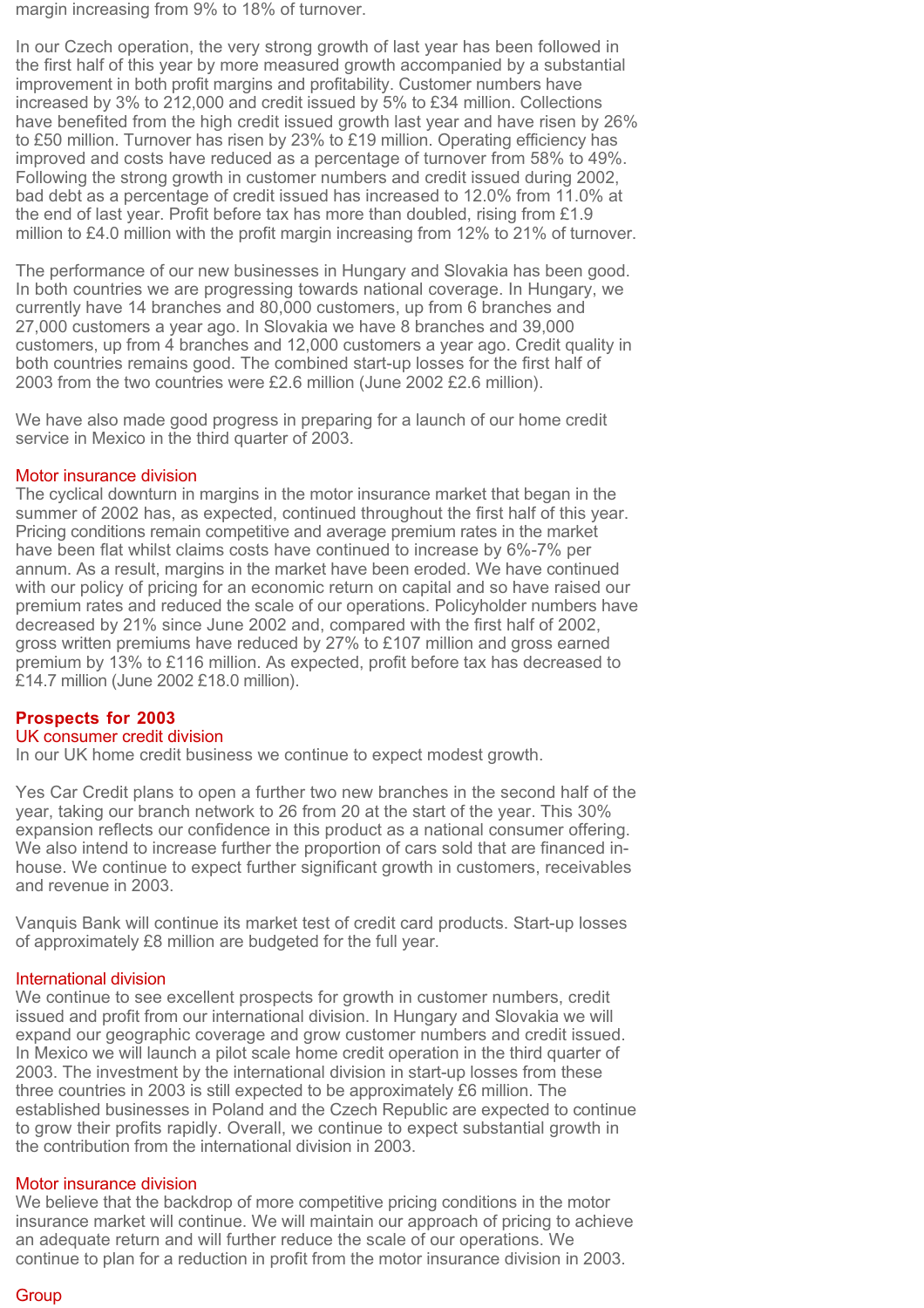Provident Financial is increasingly becoming an established international business with a broadening portfolio of popular products that meets the needs of over 3 million customers. The group has made good progress in the first half of the year and we remain confident about its prospects for 2003.

> John van Kuffeler Chairman 23 July 2003

### Consolidated profit and loss account for the half-year to 30 June 2003

|                                                                           | Unaudited<br>Half-year to<br>30 June 2003<br>£m    | Unaudited<br>Half-year to<br>30 June 2002<br>£m           | Audited<br>Full year<br>2002<br>£m    |
|---------------------------------------------------------------------------|----------------------------------------------------|-----------------------------------------------------------|---------------------------------------|
| Turnover                                                                  | 555.1                                              | 450.5                                                     | 875.0                                 |
| Operating profit before goodwill<br>amortisation<br>Goodwill amortisation | 82.0<br>(2.1)                                      | 74.7<br>(0.1)                                             | 182.4<br>(0.3)                        |
| Operating profit<br>Exceptional loss on disposal                          | 79.9                                               | 74.6                                                      | 182.1                                 |
| of business                                                               |                                                    | (10.7)                                                    | (10.7)                                |
| Profit before taxation<br>Taxation (note 3)                               | 79.9<br>(24.2)                                     | 63.9<br>(21.7)                                            | 171.4<br>(52.8)                       |
| Profit after taxation<br>Dividends (note 4)                               | 55.7<br>(33.1)                                     | 42.2<br>(30.3)                                            | 118.6<br>(76.9)                       |
| Retained profit                                                           | 22.6                                               | 11.9                                                      | 41.7                                  |
|                                                                           | Unaudited<br>Half-year to<br>30 June 2003<br>pence | <b>Unaudited</b><br>Half-year to<br>30 June 2002<br>pence | Audited<br>Full year<br>2002<br>pence |
| Earnings per share (note 5)<br>- Basic                                    | 22.04                                              | 17.36                                                     | 48.66                                 |
| - Adjusted                                                                | 22.89                                              | 21.79                                                     | 53.19                                 |
| - Diluted                                                                 | 21.93                                              | 17.27                                                     | 48.50                                 |
| Dividend per share (note 4)                                               | 13.10                                              | 12.46                                                     | 30.90                                 |

The results shown in the profit and loss account derive wholly from continuing activities.

There is no material difference between the retained profit as shown above and the historical cost equivalent.

#### Statement of total recognised gains and losses for the half-year to 30 June 2003

|                                                           | Unaudited<br>£m | Unaudited<br>Half-year to Half-year to<br>30 June 2003 30 June 2002<br>fm | Audited<br>Full year<br>2002<br>£m |
|-----------------------------------------------------------|-----------------|---------------------------------------------------------------------------|------------------------------------|
| Profit after taxation<br>Currency translation differences | 55.7            | 422                                                                       | 118.6<br>(0.3)                     |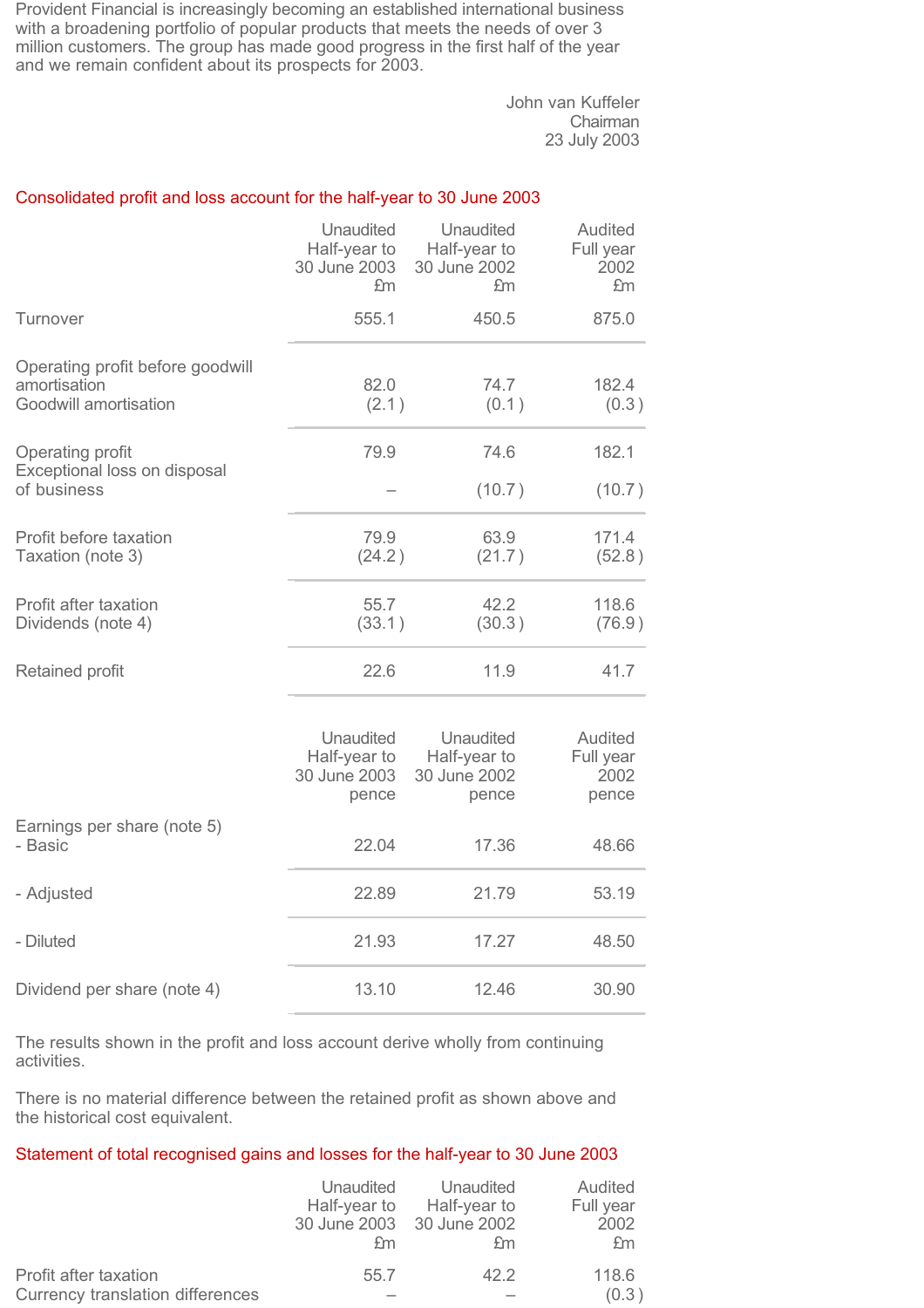| Total recognised gains and losses |      |       |       |
|-----------------------------------|------|-------|-------|
| relating to the period            | 55.7 | -42.2 | 118.3 |

### Segmental analysis of turnover for the half-year to 30 June 2003

|                                                         | Unaudited      | Unaudited    | Audited      |
|---------------------------------------------------------|----------------|--------------|--------------|
|                                                         | Half-year to   | Half-year to | Full year    |
|                                                         | 30 June 2003   | 30 June 2002 | 2002         |
|                                                         | £m             | £m           | £m           |
| UK home credit<br><b>Yes Car Credit</b><br>Vanquis Bank | 239.2<br>123.3 | 232.0        | 484.3<br>5.5 |
| UK consumer credit                                      | 362.5          | 232.0        | 489.8        |
| International home credit                               | 90.1           | 65.1         | 142.4        |
| Motor insurance                                         | 102.5          | 142.7        | 232.1        |
| Ongoing operations                                      | 555.1          | 439.8        | 864.3        |
| <b>Business sold</b>                                    |                | 10.7         | 10.7         |
|                                                         | 555.1          | 450.5        | 875.0        |

### Segmental analysis of operating profit before goodwill amortisation for the half-year to 30 June 2003

|                           | Unaudited    | Unaudited    | Audited   |
|---------------------------|--------------|--------------|-----------|
|                           | Half-year to | Half-year to | Full year |
|                           | 30 June 2003 | 30 June 2002 | 2002      |
|                           | £m           | £m           | £m        |
| UK home credit            | 63.6         | 62.0         | 152.6     |
| <b>Yes Car Credit</b>     | 4.5          |              | 0.2       |
| Vanquis Bank              | (3.4)        |              | (1.1)     |
| UK consumer credit        | 64.7         | 62.0         | 151.7     |
| International home credit | 9.9          | 1.1          | 10.6      |
| Motor insurance           | 14.7         | 18.0         | 35.8      |
| Central costs             | (7.3)        | (7.4)        | (16.7)    |
| Ongoing operations        | 82.0         | 73.7         | 181.4     |
| <b>Business sold</b>      |              | 1.0          | 1.0       |
|                           | 82.0         | 74.7         | 182.4     |

In the second half of 2002 reporting responsibility for N&N, a cheque cashing business, was transferred from the motor insurance division to UK home credit. As a result, the turnover and operating profit for UK home credit for the six months to 30 June 2003 include £1.2 million of turnover and £nil of operating profit in respect of N&N. In the six months to 30 June 2002, N&N's turnover and operating profit of £1.2 million and £nil respectively were included in motor insurance. The half-year results to 30 June 2002 have not been restated as the impact is not material.

### The international home credit turnover and operating profit can be analysed as follows:

|                           | Unaudited<br>£m | Unaudited<br>Half-year to Half-year to<br>30 June 2003 30 June 2002<br>£m | Audited<br>Full year<br>2002<br>£m |
|---------------------------|-----------------|---------------------------------------------------------------------------|------------------------------------|
| <b>Turnover</b><br>Poland | 62.5            | 476                                                                       | 102.2                              |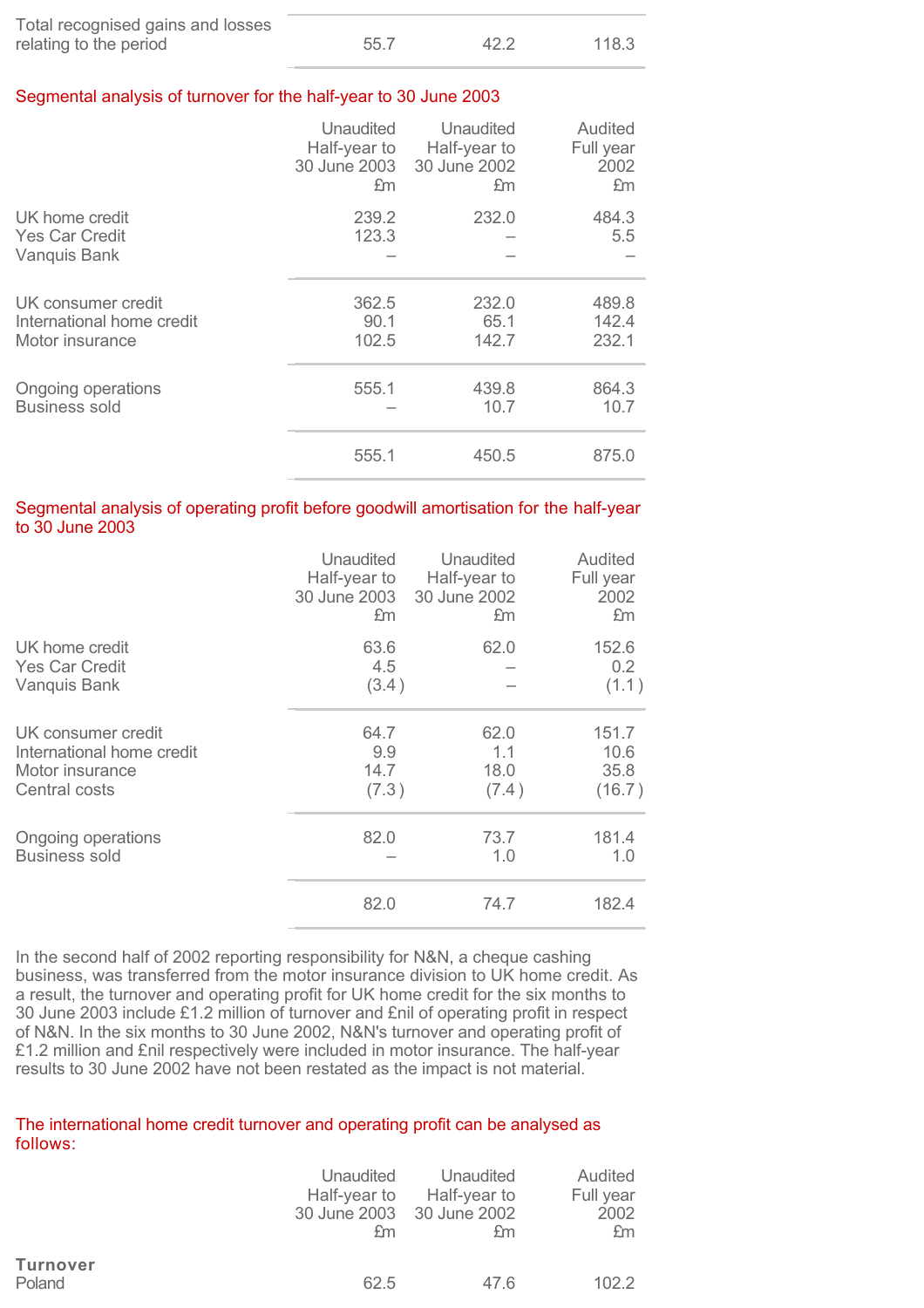| <b>Czech Republic</b><br>Hungary | 19.1<br>6.3 | 15.5<br>1.5 | 33.6<br>4.9 |
|----------------------------------|-------------|-------------|-------------|
| Slovakia                         | 2.2         | 0.5         | 1.7         |
|                                  | 90.1        | 65.1        | 142.4       |
| <b>Operating profit/(loss)</b>   |             |             |             |
| Poland                           | 11.4        | 4.4         | 16.7        |
| <b>Czech Republic</b>            | 4.0         | 1.9         | 5.1         |
| Hungary                          | (1.6)       | (1.6)       | (3.1)       |
| Slovakia                         | (1.0)       | (1.0)       | (2.0)       |
| Central divisional overheads     | (2.9)       | (2.6)       | (6.1)       |
|                                  | 9.9         | 1.1         | 10.6        |
|                                  |             |             |             |

### Consolidated balance sheet as at 30 June 2003

|                                                                                                | <b>Unaudited</b><br>As at<br>30 June 2003<br>£m | Unaudited<br>As at<br>30 June 2002<br>£m | Audited<br>As at<br>31 Dec 2002<br>£m |
|------------------------------------------------------------------------------------------------|-------------------------------------------------|------------------------------------------|---------------------------------------|
| <b>Fixed assets (including</b><br>goodwill)                                                    | 139.6                                           | 48.6                                     | 138.0                                 |
| <b>Current assets</b><br><b>Stock</b><br>Amounts receivable from                               | 9.4                                             |                                          | 11.0                                  |
| customers (note 7)<br>- due within one year<br>- due in more than one year<br><b>Debtors</b>   | 775.2<br>162.0<br>158.4                         | 668.3<br>8.5<br>173.6                    | 821.1<br>141.9<br>171.6               |
| Investments<br>- realisable within one year<br>Cash at bank and in hand                        | 525.3<br>44.7                                   | 467.9<br>65.0                            | 503.8<br>48.5                         |
|                                                                                                | 1,675.0                                         | 1,383.3                                  | 1,697.9                               |
| <b>Current liabilities</b><br>Bank and other borrowings                                        | (15.2)                                          | (20.6)                                   | (38.2)                                |
| Creditors - amounts falling due<br>within one year                                             | (167.2)                                         | (146.5)                                  | (180.9)                               |
| Insurance accruals and deferred<br>income                                                      | (479.5)                                         | (488.9)                                  | (495.3)                               |
|                                                                                                | (661.9)                                         | (656.0)                                  | (714.4)                               |
| <b>Net current assets</b>                                                                      | 1,013.1                                         | 727.3                                    | 983.5                                 |
| <b>Total assets less current</b><br><b>liabilities</b>                                         | 1,152.7                                         | 775.9                                    | 1,121.5                               |
| <b>Non-current liabilities</b><br>Bank and other borrowings<br>Creditors - amounts falling due | (706.9)                                         | (446.4)                                  | (695.4)                               |
| after more than one year                                                                       | (19.0)                                          |                                          | (21.9)                                |
| Provision for liabilities and charges<br>- deferred taxation                                   | (1.5)                                           | (6.0)                                    | (1.5)                                 |
|                                                                                                | (727.4)                                         | (452.4)                                  | (718.8)                               |
| <b>Net assets</b>                                                                              | 425.3                                           | 323.5                                    | 402.7                                 |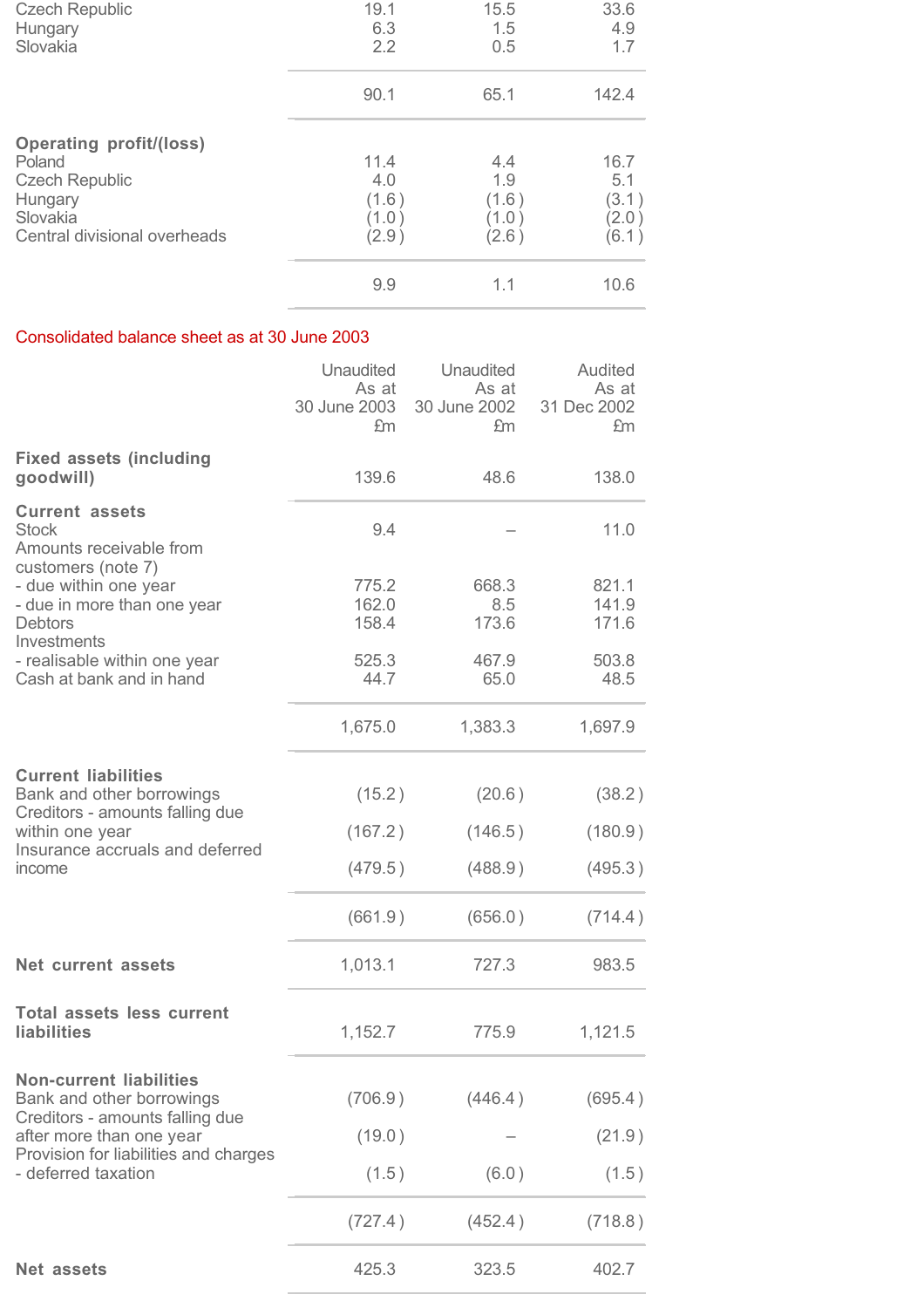| <b>Capital and reserves</b>       |       |       |       |
|-----------------------------------|-------|-------|-------|
| Called-up share capital           | 26.3  | 25.4  | 26.3  |
| Share premium account             | 100.9 | 52.1  | 100.9 |
| <b>Revaluation reserve</b>        | 27    | 1.6   | 2.7   |
| Other reserves                    | 4.4   | 44    | 4.4   |
| Profit and loss account           | 291.0 | 240.0 | 268.4 |
| <b>Equity shareholders' funds</b> |       |       |       |
| (note 6)                          | 425.3 | 323.5 | 402.7 |

### Consolidated cash flow statement for the half-year to 30 June 2003

|                                                                                                     | <b>Unaudited</b><br>Half-year to<br>30 June 2003 30 June 2002<br>£m | Unaudited<br>Half-year to<br>£m   | Audited<br>Full year<br>2002<br>£m   |
|-----------------------------------------------------------------------------------------------------|---------------------------------------------------------------------|-----------------------------------|--------------------------------------|
| Net cash inflow from operating<br>activities                                                        | 114.6                                                               | 148.0                             | 151.5                                |
| Taxation<br>Capital expenditure and financial                                                       | (22.8)                                                              | (17.4)                            | (49.7)                               |
| investment<br>Acquisitions and disposals<br>Equity dividends paid<br>Management of liquid resources | (9.0)<br>(3.9)<br>(46.6)<br>(21.3)                                  | (6.3)<br>27.0<br>(42.8)<br>(37.3) | (14.5)<br>(18.8)<br>(73.2)<br>(73.4) |
| Financing                                                                                           | (29.3)                                                              | (51.0)                            | 81.0                                 |
| (Decrease)/increase in cash<br>in the period                                                        | (18.3)                                                              | 20.2                              | 2.9                                  |

The cash flow statement above has been prepared in accordance with FRS1 (Revised 1996) "Cash Flow Statements". As required by that standard, the statement aggregates the cash flows arising from each division within the group. However, the cash and investments held by those businesses that are regulated are required to be strictly segregated from the rest of the group and are not available to repay group borrowings.

At 30 June 2003 the cash and investments held by businesses in the group that are regulated amounted to £534 million (30 June 2002 £486 million).

### Reconciliation of net cash flow to movement in net (debt)/funds

|                                                                                                                                                   | Unaudited<br>Half-year to<br>30 June 2003<br>£m | <b>Unaudited</b><br>Half-year to<br>30 June 2002<br>£m | Audited<br>Full year<br>2002<br>£m            |
|---------------------------------------------------------------------------------------------------------------------------------------------------|-------------------------------------------------|--------------------------------------------------------|-----------------------------------------------|
| (Decrease)/Increase in cash for<br>the period<br>Cash outflow from increase in<br>liquid resources                                                | (18.3)<br>21.3                                  | 20.2<br>37.3                                           | 2.9<br>73.4                                   |
| Cash outflow/(inflow) from<br>decrease/(increase) in debt                                                                                         | 3.0<br>29.3                                     | 57.5<br>51.3                                           | 76.3<br>(31.1)                                |
| Change in net debt resulting from<br>cash flows<br>Loans relating to business acquired<br>Exchange adjustments<br>Net debt at beginning of period | 32.3<br>(3.1)<br>(181.3)                        | 108.8<br>(1.8)<br>(41.0)                               | 45.2<br>(189.4)<br>3.9 <sup>°</sup><br>(41.0) |
| Net (debt)/funds at end of period                                                                                                                 | (152.1)                                         | 66.0                                                   | (181.3)                                       |

### Analysis of changes in net (debt)/funds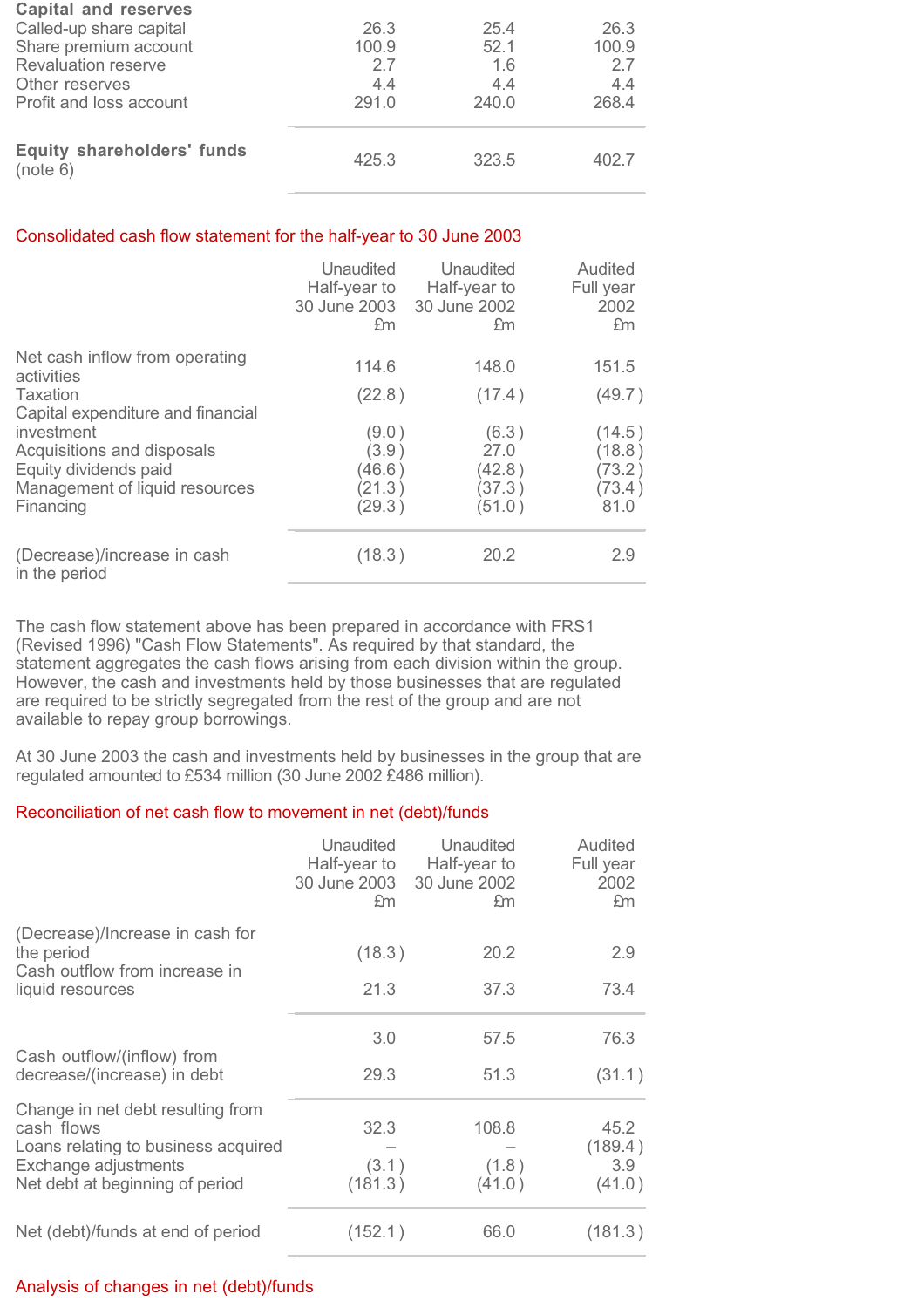|                                              | 31 Dec<br>2002<br>£m | Cash<br>flows<br>£m | Exchange<br>adjustments<br>£m | 30 June<br>2003<br>£m |
|----------------------------------------------|----------------------|---------------------|-------------------------------|-----------------------|
| Cash at bank and in hand<br>Overdrafts       | 48.5<br>(1.0)        | (4.1)<br>(14.2)     | 0.3                           | 44.7<br>(15.2)        |
| Investments realisable within                | 47.5                 | (18.3)              | 0.3                           | 29.5                  |
| one year<br>Bank and other borrowings:       | 503.8                | 21.3                | 0.2                           | 525.3                 |
| - less than one year<br>- more than one year | (37.2)<br>(695.4)    | 37.3<br>(8.0)       | (0.1)<br>(3.5)                | (706.9)               |
|                                              | (732.6)              | 29.3                | (3.6)                         | (706.9)               |
| Net debt                                     | (181.3)              | 32.3                | (3.1)                         | (152.1)               |

Cash, borrowings and overdraft balances shown above at 31 December 2002 and 30 June 2003 agree to the balance sheets at those dates. Investments realisable within one year exclude those current assets investments which are not considered to be liquid resources (being those investments with more than one year to maturity when acquired, but less than one year to maturity at the balance sheet date, other than investments which are traded on an active market).

### Reconciliation of operating profit to net cash inflow from operating activities

|                                                                               | <b>Unaudited</b><br>Half-year to<br>30 June 2003<br>£m | Unaudited<br>Half-year to<br>30 June 2002<br>£m | Audited<br>Full year<br>2002<br>£m |
|-------------------------------------------------------------------------------|--------------------------------------------------------|-------------------------------------------------|------------------------------------|
| Operating profit<br>Depreciation and amortisation<br>Loss/(profit) on sale of | 79.9<br>6.9                                            | 74.6<br>4.3                                     | 182.1<br>8.9                       |
| tangible fixed assets<br>Decrease/(increase) in<br>amounts receivable from    | 0.1                                                    | (0.1)                                           | 0.3                                |
| customers<br>Decrease/(increase) in stock                                     | 29.2                                                   | 54.4                                            | (74.3)                             |
| and debtors<br>Decrease/(increase) in<br>insurance accruals and               | 13.3                                                   | (33.8)                                          | (26.3)                             |
| deferred income<br>Increase/(decrease) in other                               | (15.8)                                                 | 50.0                                            | 56.6                               |
| creditors                                                                     | 1.0                                                    | (1.4)                                           | 4.2                                |
| Net cash inflow from<br>operating activities                                  | 114.6                                                  | 148.0                                           | 151.5                              |

### Net cash inflow from operating activities can be analysed as follows:

|                                                         | Unaudited                | Unaudited    | Audited   |
|---------------------------------------------------------|--------------------------|--------------|-----------|
|                                                         | Half-year to             | Half-year to | Full year |
|                                                         | 30 June 2003             | 30 June 2002 | 2002      |
|                                                         | £m                       | £m           | £m        |
| UK home credit<br><b>Yes Car Credit</b><br>Vanquis Bank | 129.7<br>(28.3)<br>(2.6) | 117.4        | 127.5     |
| UK consumer credit                                      | 98.8                     | 117.4        | 127.5     |
| International home credit                               | 4.3                      | (7.6)        | (40.4)    |
| Motor insurance                                         | 17.9                     | 51.5         | 80.4      |
| Central                                                 | (6.4)                    | (13.3)       | (16.0)    |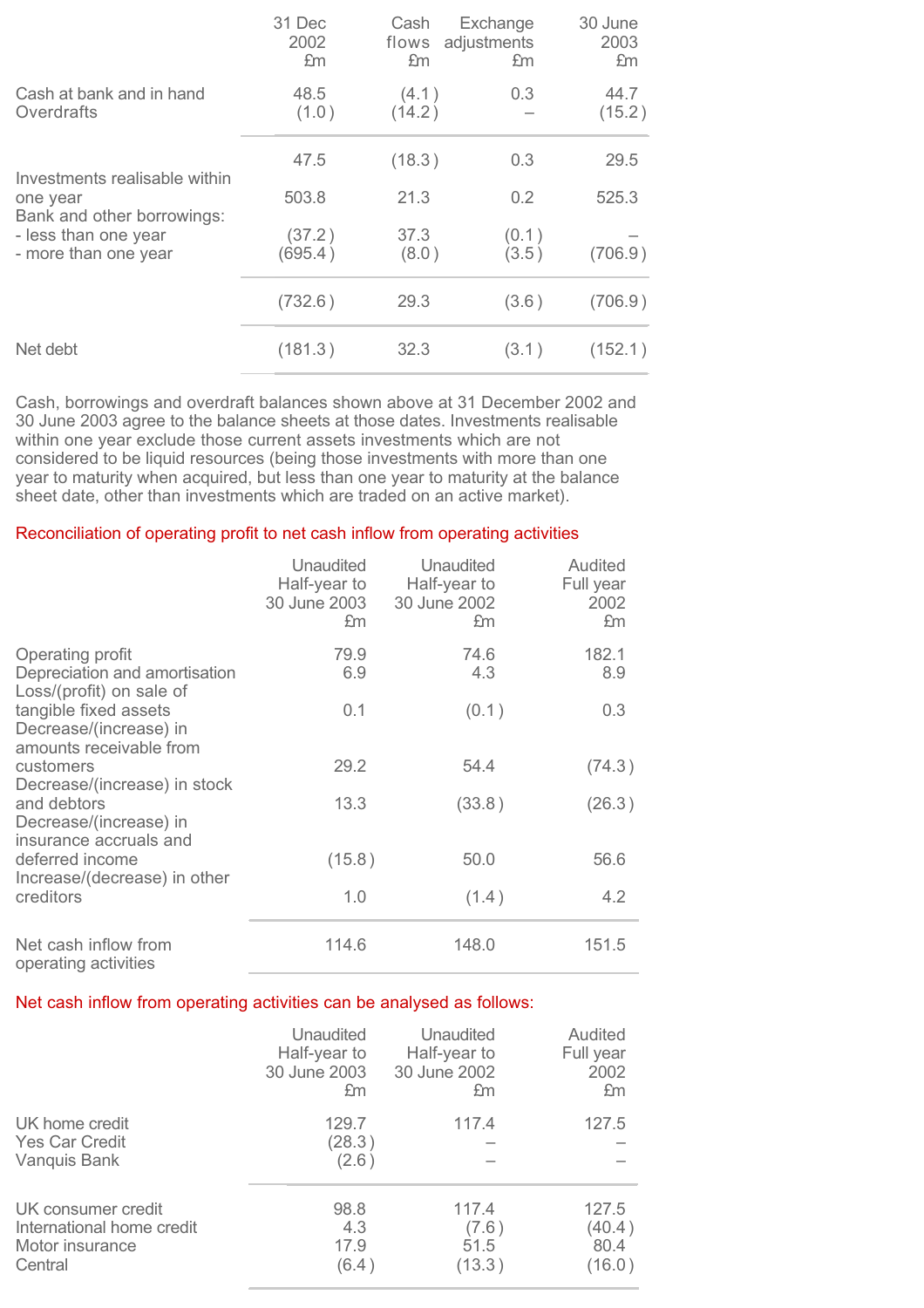| 148.0<br>114.6<br>151.5<br>$\cdot$ $\circ$ |
|--------------------------------------------|
|--------------------------------------------|

#### **Notes to the financial information**

**1.** The financial information has been prepared on the basis of the accounting policies set out in the group's 2002 statutory accounts. This financial information does not constitute a set of statutory accounts and is unaudited. This document (the 2003 interim report) will be published on the company's website in addition to the normal paper version. The maintenance and integrity of the Provident Financial website is the responsibility of the directors and the work carried out by the auditors does not involve consideration of these matters. Legislation in the UK governing the preparation and dissemination of financial statements may differ from legislation in other jurisdictions.

2. The information relating to the full year ended 31 December 2002 is an extract from the latest published accounts on which the auditors gave an unqualified opinion and which have been delivered to the Registrar of Companies.

#### 3. Taxation

The taxation charge has been calculated by applying the directors' best estimate of the effective tax rate for the year, which is 29.5% (30 June 2002 29.0%), to the profit before goodwill amortisation for the period.

#### 4. Dividends paid and proposed.

|                                                                                           | Unaudited<br>Half-year to<br>30 June 2003<br>£m | Unaudited<br>Half-year to<br>30 June 2002<br>£m | Audited<br>Full year<br>2002<br>£m |
|-------------------------------------------------------------------------------------------|-------------------------------------------------|-------------------------------------------------|------------------------------------|
| Interim dividend declared<br>13.10p (30 June 2002 12.46p)<br>Final dividend paid - 18.44p | 33.1                                            | 30.3                                            | 30.3<br>46.6                       |
|                                                                                           | 33.1                                            | 30.3                                            | 76.9                               |
| Dividend cover                                                                            | 1.68                                            | 1.39                                            | 1.54                               |

### 5. Earnings per share

The basic and diluted earnings per share figures have been calculated using the profit for the period attributable to ordinary shareholders of £55.7 million (30 June 2002 £42.2 million) and the weighted average number of shares in issue during the period. The adjusted earnings per share figures have been calculated using a profit after tax, excluding goodwill amortisation and exceptional items, of £57.8 million (30 June 2002 £53.0 million) and the weighted average number of shares in issue during the period.

The weighted average number of shares in issue during the period can be reconciled to the number used in the basic, adjusted and diluted earnings per share calculations as follows:

|                                                                                         | Unaudited<br>Half-year to<br>30 June 2003<br><b>Number</b><br>m | Unaudited<br>Half-year to<br>30 June 2002<br><b>Number</b><br>m | Audited<br>Full year<br>2002<br><b>Number</b><br>m |
|-----------------------------------------------------------------------------------------|-----------------------------------------------------------------|-----------------------------------------------------------------|----------------------------------------------------|
| Weighted average number of<br>shares<br>In issue during the period<br>Held by the QUEST | 254.2<br>(1.6)                                                  | 245.4<br>(2.1)                                                  | 245.7<br>(2.0)                                     |
| Used in basic and adjusted<br>earnings per share<br>calculations                        | 252.6                                                           | 243.3                                                           | 243.7                                              |

Issuable on conversion of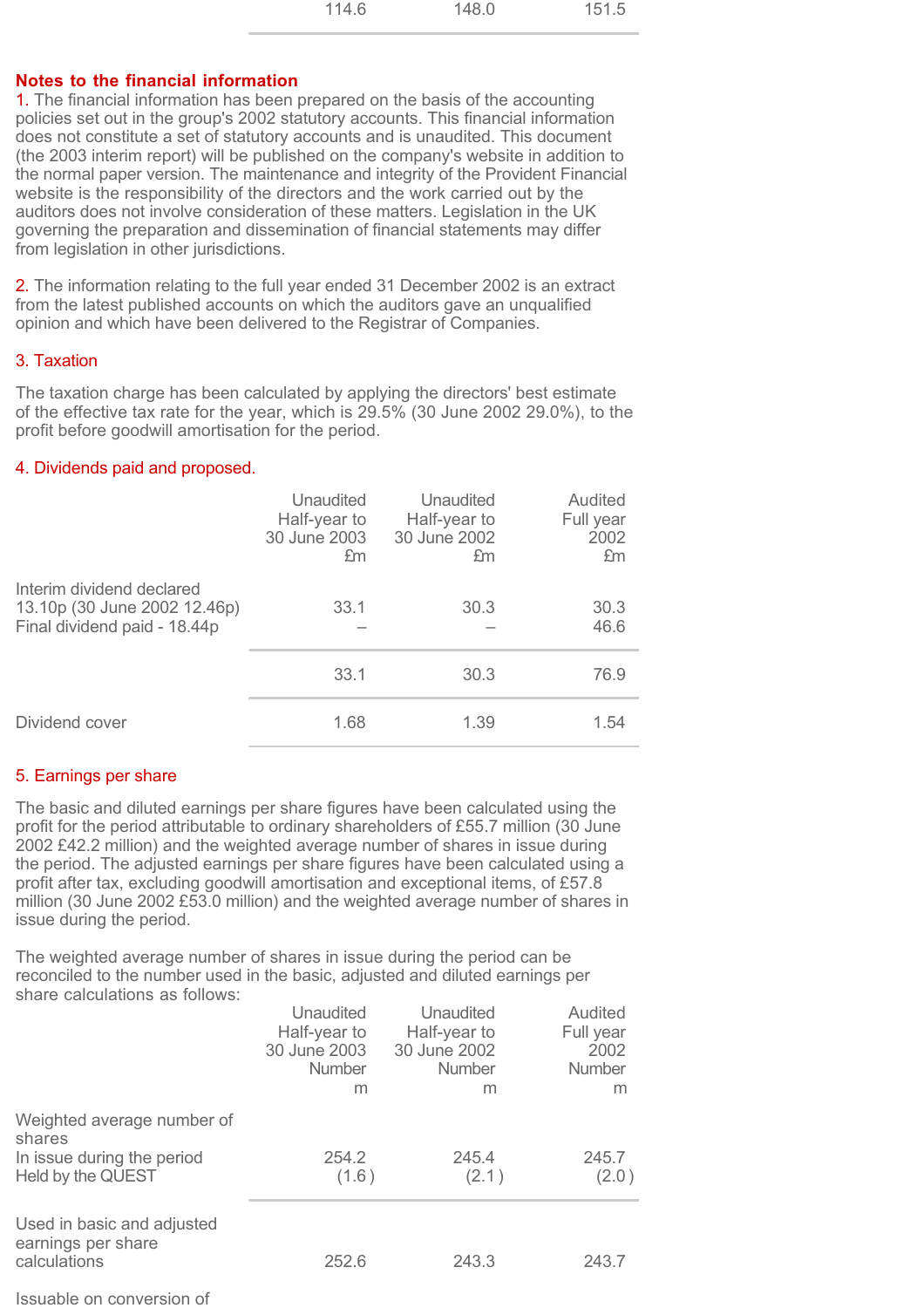| outstanding options                               | 13    | 13    | 0.8   |
|---------------------------------------------------|-------|-------|-------|
| Used in diluted earnings per<br>share calculation | 253.9 | 244.6 | 244.5 |

The number of shares in issue during the period is as follows:

|                                       | Number |
|---------------------------------------|--------|
|                                       | m      |
| As at 1 January 2003 and 30 June 2003 | 254.2  |

# 6. Reconciliation of movement in equity shareholders' funds

|                                                                                | <b>Unaudited</b><br>Half-year to<br>30 June 2003<br>£m | <b>Unaudited</b><br>Half-year to<br>30 June 2002<br>£m | Audited<br>Full year<br>2002<br>£m |
|--------------------------------------------------------------------------------|--------------------------------------------------------|--------------------------------------------------------|------------------------------------|
| Profit attributable to equity<br>shareholders<br><b>Dividends</b>              | 55.7<br>(33.1)                                         | 42.2<br>(30.3)                                         | 118.6<br>(76.9)                    |
| Retained profit<br>New share capital issued<br>Goodwill on disposal of         | 22.6                                                   | 11.9<br>0.3                                            | 41.7<br>50.0                       |
| business<br>Currency translation<br>differences                                |                                                        | 14.8                                                   | 14.8<br>(0.3)                      |
| Net addition to equity<br>shareholders' funds<br>Equity shareholders' funds at | 22.6                                                   | 27.0                                                   | 106.2                              |
| beginning of period                                                            | 402.7                                                  | 296.5                                                  | 296.5                              |
| Equity shareholders' funds at<br>end of period                                 | 425.3                                                  | 323.5                                                  | 402.7                              |

### 7. Amounts receivable from customers

|                                                                                | <b>Unaudited</b><br>As at<br>30 June 2003<br>£m | <b>Unaudited</b><br>As at<br>30 June 2002<br>£m | Audited<br>As at<br>31 Dec 2002<br>£m |
|--------------------------------------------------------------------------------|-------------------------------------------------|-------------------------------------------------|---------------------------------------|
| a) Net amounts receivable<br>from customers<br>UK home credit<br>International | 557.3<br>175.6                                  | 549.9<br>126.9                                  | 636.2<br>163.4                        |
| Home credit (note 7(b))<br>Yes Car Credit (note 7(d))<br>Vanquis Bank          | 732.9<br>203.9<br>0.4                           | 676.8                                           | 799.6<br>163.4                        |
| Total                                                                          | 937.2                                           | 676.8                                           | 963.0                                 |
| Analysed as:<br>- due within one year<br>- due after more than one year        | 775.2<br>162.0                                  | 668.3<br>8.5                                    | 821.1<br>141.9                        |
|                                                                                | 937.2                                           | 676.8                                           | 963.0                                 |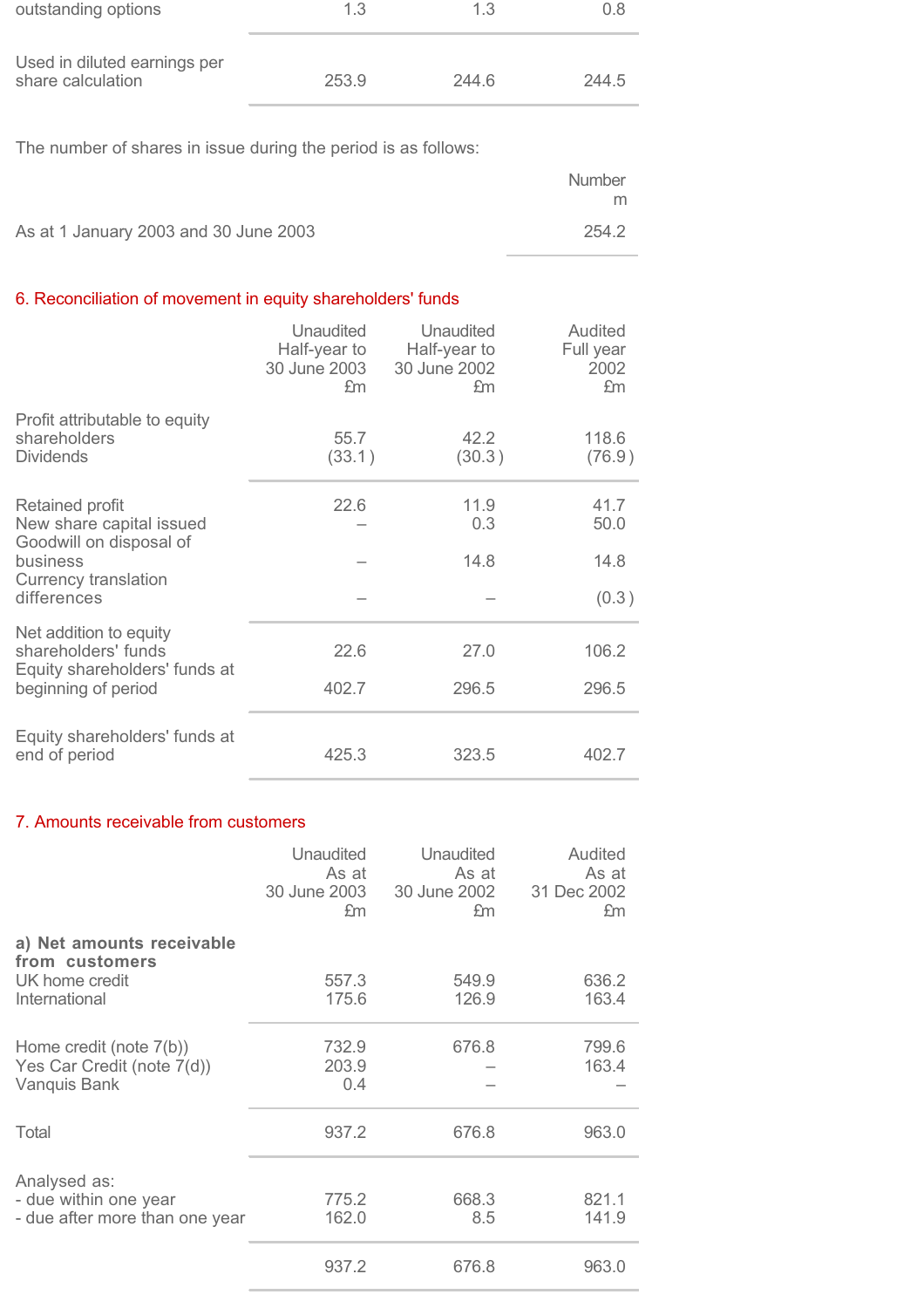|                                                                                   | Unaudited<br>As at<br>30 June 2003              | Unaudited<br>As at<br>30 June 2002              | <b>Audited</b><br>As at<br>31 Dec 2002 |
|-----------------------------------------------------------------------------------|-------------------------------------------------|-------------------------------------------------|----------------------------------------|
| b) Home credit net<br>receivables                                                 | £m                                              | £m                                              | £m                                     |
| Gross instalment credit<br>receivables<br>Less: provision for bad and             | 1,164.2                                         | 1,055.6                                         | 1,230.0                                |
| doubtful debts                                                                    | (122.6)                                         | (103.5)                                         | (99.6)                                 |
| Instalment credit receivables<br>after provision for bad and<br>doubtful debts    | 1,041.6                                         | 952.1                                           | 1,130.4                                |
| Less: deferred revenue<br>thereon                                                 | (308.7)                                         | (275.3)                                         | (330.8)                                |
| Total                                                                             | 732.9                                           | 676.8                                           | 799.6                                  |
| Analysed as:<br>- due within one year<br>- due after more than one year           | 724.2<br>8.7                                    | 668.3<br>8.5                                    | 789.7<br>9.9                           |
|                                                                                   | 732.9                                           | 676.8                                           | 799.6                                  |
|                                                                                   | <b>Unaudited</b><br>As at<br>30 June 2003<br>£m | <b>Unaudited</b><br>As at<br>30 June 2002<br>£m | Audited<br>As at<br>31 Dec 2002<br>£m  |
| c) Home credit bad and<br>doubtful debts<br>Gross provision at end of<br>period   | 122.6                                           | 103.5                                           | 99.6                                   |
| Less: deferred revenue<br>thereon                                                 | (40.7)                                          | (33.4)                                          | (34.3)                                 |
| Net provision at end of period<br>Net provision at start of period                | 81.9<br>(65.3)                                  | 70.1<br>(58.7)                                  | 65.3<br>(58.7)                         |
| Increase in provision (net of<br>deferred revenue)<br>Amounts written off (net of | 16.6                                            | 11.4                                            | 6.6                                    |
| deferred revenue)                                                                 | 54.5                                            | 49.1                                            | 105.6                                  |
| Net charge to profit and loss<br>account for bad and doubtful<br>debts            | 71.1                                            | 60.5                                            | 112.2                                  |
| Analysed as:<br>- UK home credit<br>- International home credit                   | 51.2<br>19.9                                    | 46.7<br>13.8                                    | 85.0<br>27.2                           |
|                                                                                   | 71.1                                            | 60.5                                            | 112.2                                  |
|                                                                                   | <b>Unaudited</b><br>As at<br>30 June 2003<br>£m | <b>Unaudited</b><br>As at<br>30 June 2002<br>£m | Audited<br>As at<br>31 Dec 2002<br>£m  |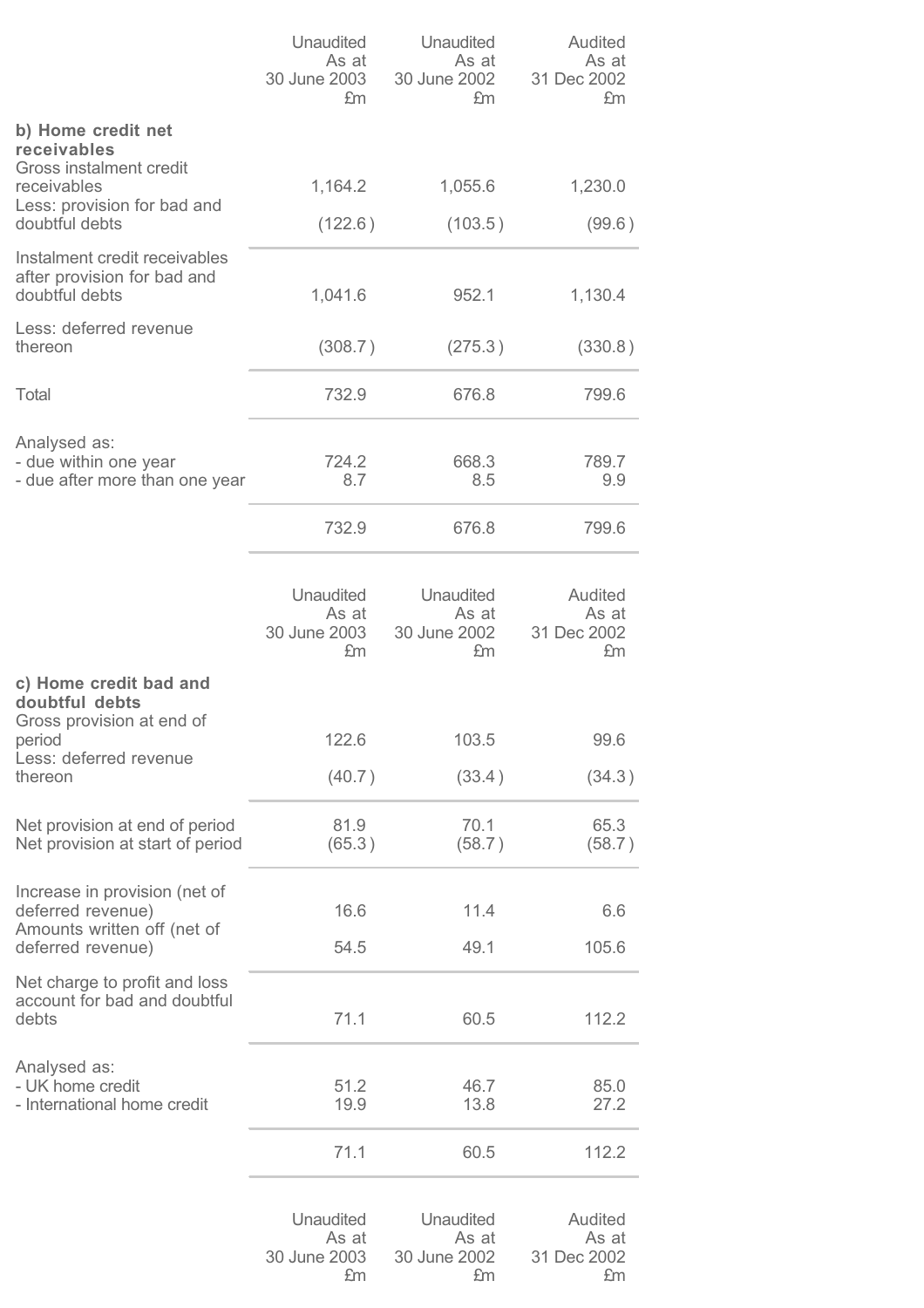| d) Yes Car Credit<br>receivables                        |         |        |
|---------------------------------------------------------|---------|--------|
| Gross car finance receivables<br>Less: deferred revenue | 334.1   | 271.5  |
| thereon                                                 | (115.9) | (95.2) |
|                                                         | 218.2   | 176.3  |
| Less: provision for bad and<br>doubtful debts           | (14.3)  | (12.9) |
| Total                                                   | 203.9   | 163.4  |
| Analysed as:                                            |         |        |
| - due within one year                                   | 50.6    | 31.3   |
| - due after more than one year                          | 153.3   | 132.1  |
|                                                         | 203.9   | 163.4  |

# 8. Credit issued

|                                                                                     | Unaudited<br>Half-year to<br>30 June 2003<br>£m | Unaudited<br>Half-year to<br>30 June 2002<br>£m | Growth<br>$\frac{0}{0}$           |
|-------------------------------------------------------------------------------------|-------------------------------------------------|-------------------------------------------------|-----------------------------------|
| UK home credit                                                                      | 390.2                                           | 396.2                                           | $(1.5\%)$                         |
| International home credit<br>Poland<br><b>Czech Republic</b><br>Hungary<br>Slovakia | 107.2<br>33.5<br>15.4<br>5.5                    | 87.9<br>31.8<br>4.1<br>1.5                      | 22.0%<br>5.3%<br>271.6%<br>276.6% |
|                                                                                     | 161.6                                           | 125.3                                           | 29.0%                             |
|                                                                                     | 551.8                                           | 521.5                                           | 5.8%                              |

# 9. Collections

|                                                                                     | Unaudited<br>Half-year to<br>30 June 2003<br>£m | Unaudited<br>Half-year to<br>30 June 2002<br>£m | Growth<br>$\frac{0}{0}$            |
|-------------------------------------------------------------------------------------|-------------------------------------------------|-------------------------------------------------|------------------------------------|
| UK home credit                                                                      | 659.8                                           | 651.1                                           | 1.3%                               |
| International home credit<br>Poland<br><b>Czech Republic</b><br>Hungary<br>Slovakia | 150.0<br>50.4<br>15.5<br>5.5                    | 116.5<br>40.1<br>3.5<br>1.4                     | 28.7%<br>25.6%<br>336.5%<br>295.1% |
|                                                                                     | 221.4                                           | 161.5                                           | 37.0%                              |
|                                                                                     | 881.2                                           | 812.6                                           | 8.4%                               |

## 10. Customer numbers

| <b>Unaudited</b> | Unaudited    |               |
|------------------|--------------|---------------|
| As at            | As at        |               |
| 30 June 2003     | 30 June 2002 | Growth        |
| Number '000      | Number '000  | $\frac{0}{0}$ |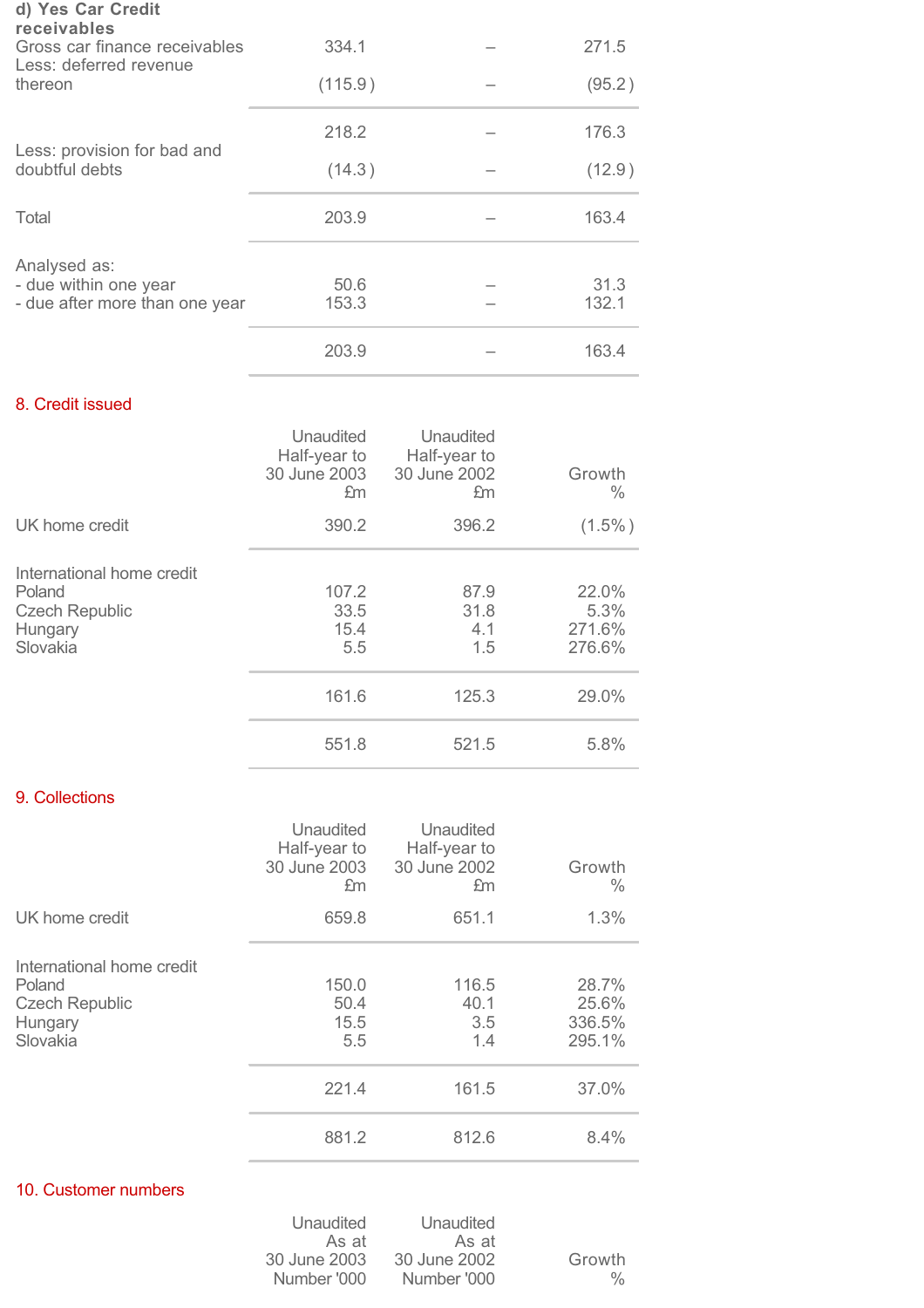| UK home credit<br><b>Yes Car Credit</b><br>Vanquis Bank            | 1,608<br>44<br>3 | 1,574        | 2.2%               |
|--------------------------------------------------------------------|------------------|--------------|--------------------|
| UK consumer credit<br>Motor insurance<br>International home credit | 1,655<br>679     | 1,574<br>855 | 5.1%<br>$(20.6\%)$ |
| Poland                                                             | 750              | 561          | 33.8%              |
| <b>Czech Republic</b>                                              | 212              | 206          | 3.2%               |
| Hungary                                                            | 80               | 27           | 196.2%             |
| Slovakia                                                           | 39               | 12           | 220.3%             |
|                                                                    | 1,081            | 806          | 34.2%              |
|                                                                    | 3,415            | 3,235        | 5.6%               |

## **Independent review report to Provident Financial plc**

#### Introduction

We have been instructed by the company to review the financial information which comprises the consolidated profit and loss account, statement of total recognised gains and loses, consolidated balance sheet, consolidated cash flow statement and related notes. We have read the other information contained in the interim report and considered whether it contains any apparent misstatements or material inconsistencies with the financial information.

### Directors' responsibilities

The interim report, including the financial information contained therein, is the responsibility of, and has been approved by, the directors. The directors are responsible for preparing the interim report in accordance with the Listing Rules of the Financial Services Authority which require that the accounting policies and presentation applied to the interim figures should be consistent with those applied in preparing the preceding annual accounts except where any changes, and the reasons for them, are disclosed.

### Review work performed

We conducted our review in accordance with quidance contained in Bulletin 1999/4 issued by the Auditing Practices Board for use in the United Kingdom. A review consists principally of making enquiries of management and applying analytical procedures to the financial information and underlying financial data, and based thereon, assessing whether the accounting policies and presentation have been consistently applied unless otherwise disclosed. A review excludes audit procedures such as tests of controls and verification of assets, liabilities and transactions. It is substantially less in scope than an audit performed in accordance with United Kingdom Auditing Standards and therefore provides a lower level of assurance than an audit. Accordingly, we do not express an audit opinion on the financial information. This report, including the conclusion, has been prepared for, and only for, the company for the purposes of the Listing Rules of the Financial Services Authority and for no other purpose. We do not, in producing this report, accept or assume responsibility for any other purpose or to any other person to whom this report is shown or into whose hands it may come save where expressly agreed by our prior consent in writing.

### Review conclusion

On the basis of our review we are not aware of any material modifications that should be made to the financial information as presented for the six months ended 30 June 2003.

### PricewaterhouseCoopers LLP

Chartered Accountants and Registered Auditors Leeds 23 July 2003

### **Shareholder information**

1. The shares will be marked ex-dividend on 17 September 2003.

2. The interim dividend will be paid on 17 October 2003 to shareholders on the